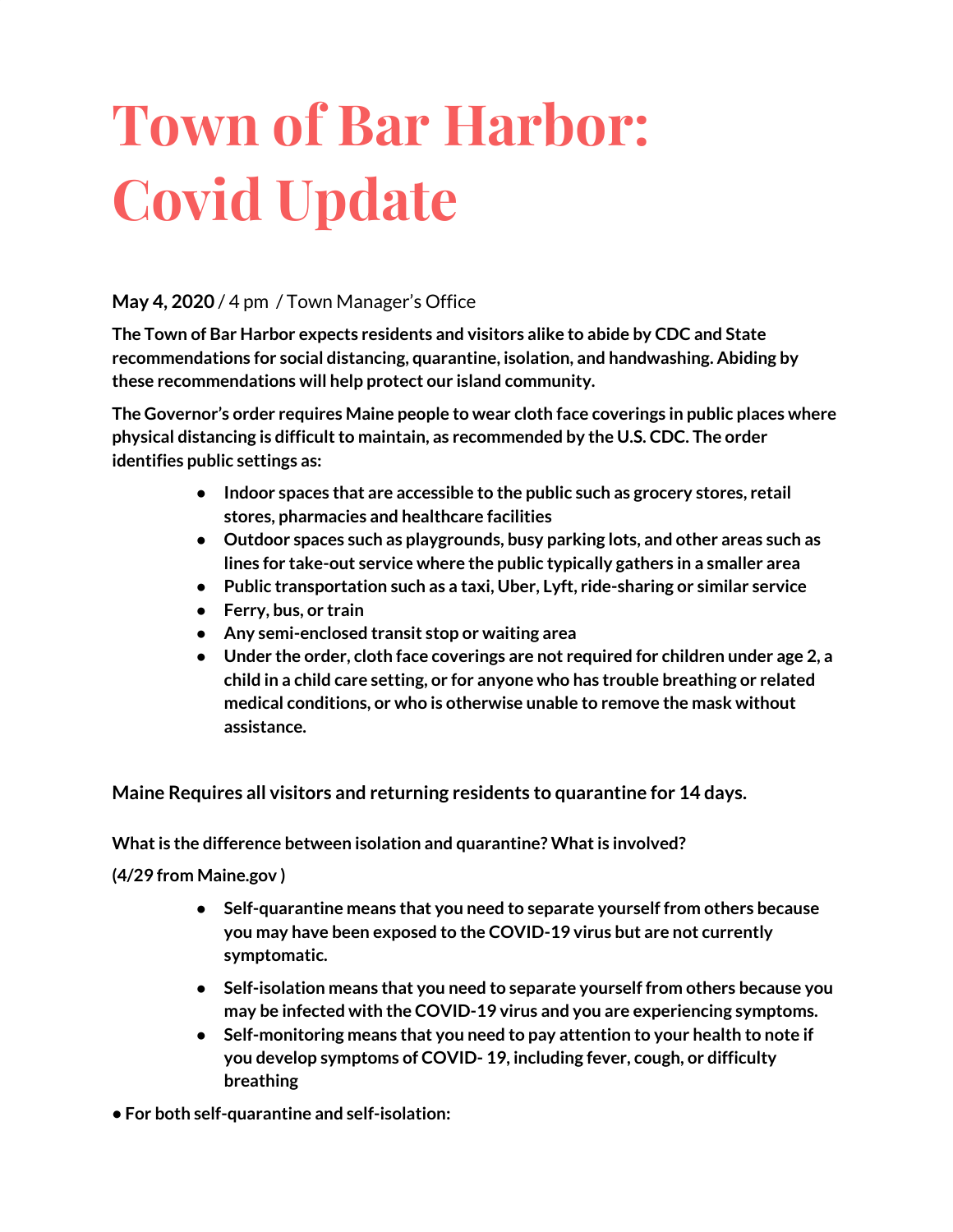**2**

- **● Stay Home.**
- **● You cannot go to public places even for essential reasons, including grocery stores. Plan to have 14 days of food available or arrange to have it delivered to you.**
- **● Do not have visitors in your home.**
- **● Avoid Contact With Others,especially those who are at high risk of severe COVID-19 illness.**
- **● Keep a distance of atleast 6 feetfrom other people.**
- **● If you are sick, wear a mask that covers your nose and mouth.**
- **• During self-quarantine, you can have contact with other members of your household.**

**• During self-isolation, you should avoid having contact with other members of your household as much as possible.**

- **• These are differentfrom the Stay Healthy at Home Order.**
	- **● The Stay at Home order allows you to go outfor essential personal reasons.**
	- **● If you are self-quarantining or self-isolating, you cannotleave your house for essential personal reasons.**

## **Covid Transmission Update**

**MDI Hospital confirmed thatthey have had four (4) positive tests to date.**

**As oftoday 5/4/20, Maine CDC has confirmed ten (10) positive cases in Hancock County.**

Maine Center for [Disease](https://www.maine.gov/dhhs/mecdc/infectious-disease/epi/airborne/coronavirus.shtml) Control

## **Public Safety & Municipal News**

**There are two new surveys on Polco to help the Town of Bar Harbor better understand the impact Covid 19 is having on the community and to help make Bar Harbor a safe and welcoming community when visitation begins again.**

**The Town invites all residents and community member to participate in the [C](https://polco.us/surveys/90178e75-6be4-45c6-819c-07052b97ab32?iid=9dedcb78-dd36-40ed-a81b-a88709e391cc)ovid19 [Resident](https://polco.us/surveys/90178e75-6be4-45c6-819c-07052b97ab32?iid=9dedcb78-dd36-40ed-a81b-a88709e391cc) [Impact](https://polco.us/surveys/90178e75-6be4-45c6-819c-07052b97ab32?iid=9dedcb78-dd36-40ed-a81b-a88709e391cc) Survey**

**The Town invites all businesses to participate in the Covid19 [Business](https://polco.us/surveys/96ab7f5d-a644-42b5-965d-f4a3d11c6ea7?iid=9dedcb78-dd36-40ed-a81b-a88709e391cc) Survey**

**The next Town Council meeting will be 5/5/20 at 4:00 PM on [townhallstreams.com](http://townhallstreams.com/) or live cable channel 1303.**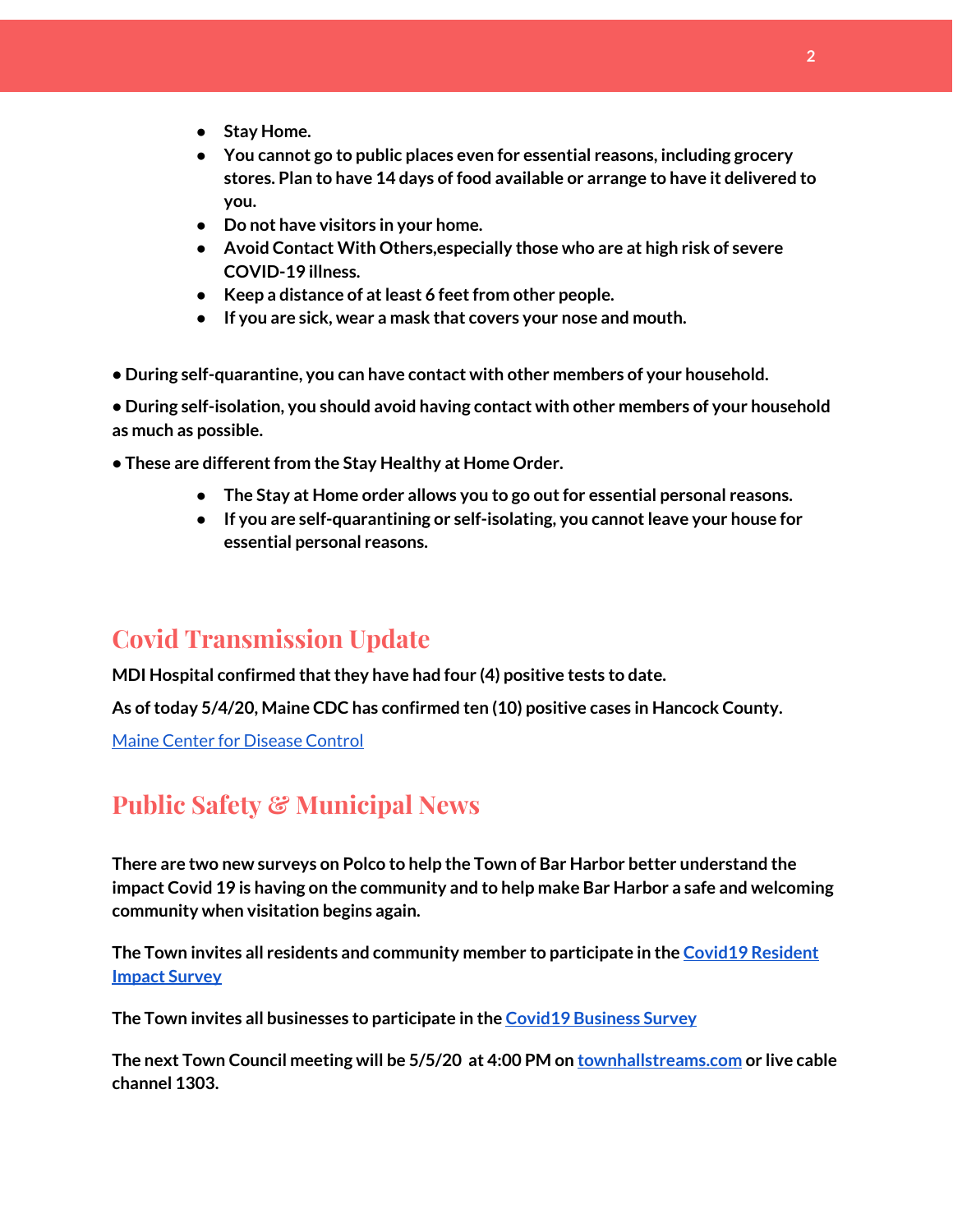The Public Works leaf pile area is open during normal public works facility hours. There will be no public access beyond the pile area and no access to the recycling metal pile.

Town of Bar Harbor buildings, schools, restrooms, and playgrounds are closed to the public until 5/15 due to the extension of the declaration of the state of emergency.

Town of Bar Harbor Town Meeting has been rescheduled for June 30th, and the Election will be held on July 14th.

BURN PERMITS: Burn permits are not being written by BHFD at this time but residents can get a permit online at [https://www13.informe.org/burnpermit/public/index.html.](https://www13.informe.org/burnpermit/public/index.html) If unable to obtain a permit online, it is because the fire department is not allowing burning for the day.

CDC Announces [Modifications](https://www.cdc.gov/media/releases/2020/s0409-modifications-extension-no-sail-ships.html) and Extension of No Sail Order for All Cruise Ships

Police Department: The Town's Police Department is tasked with enforcing the Governor's **Essential Business [Mandate](https://www.maine.gov/governor/mills/sites/maine.gov.governor.mills/files/inline-files/An%20Order%20Regarding%20Essential%20Businesses%20and%20Operations%20.pdf)** to ensure that all non essential businesses are complying with the order to close. Please call the department 288-3391 for more information.

## **Island Explorer**

**Downeast Transportation, in consultation with its partners, has decided to indefinitely postpone Island Explorer bus system service for 2020 due to the COVID-19 pandemic. The Island Explorer is a propane-powered, fare-free transit system that serves Acadia National Park and the surrounding communities. In 2019,the bus system carried more than 648,000 passengers. Service would normally begin June 23rd on Mount DesertIsland and Memorial Day weekend on the Schoodic Peninsula, and run through Columbus Day.**

## **MDI Hospital**

**16 Ways to Help Reduce Covid [Anxiety](https://www.mdihospital.org/news/16-ways-to-help-reduce-covid-19-anxiety/)**

**[Nutrition](https://www.mdihospital.org/news/16-ways-to-help-reduce-covid-19-anxiety/) during Covid 19**

Press Release [4/13/20:](https://www.mdihospital.org/news/mount-desert-island-hospital-acquires-cepheid-genexpert-rapid-point-of-care-testing-system-for-the-new-coronavirus-and-many-other-infectious-diseases/) MDI Hospital Acquires New Rapid Testing System

Drs. Kuffler and [Abreu's](https://www.mdislander.com/opinions/commentary-seven-steps-to-staying-safe) Letter about the Seven Steps to Staying Safe

**MDI Hospital Coronavirus Call Center :**If you are having symptoms or think you may have been exposed to COVID-19, call your primary care provider. If you do not have one, reach out to our Coronavirus Call Center at 207-801-5900. Calling ahead helps our dedicated health care professionals provide the best possible care and protects those in our community who are most vulnerable.

#### Remember: **PLEASE CALL AHEAD**

MDI Hospital has suspended visitation. There are several exceptions, please visit this website to learn more.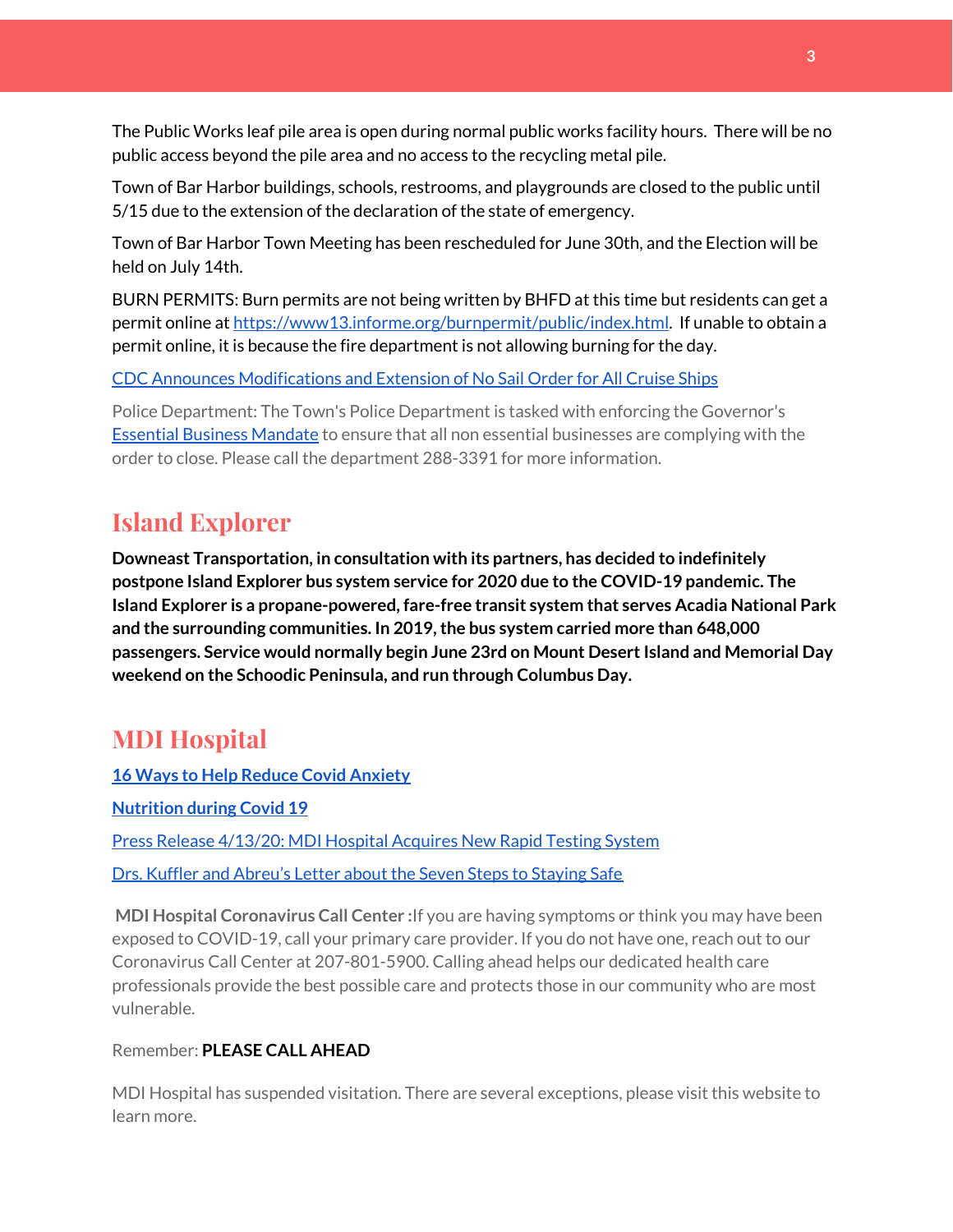#### **Hannaford, Paradis True Value, A&B Naturals**

**"As always, a big thank you to all of our customers for their understanding through many changes in how we operate in today's environment!"- Jay Boyce, Manager**

**Curbside Pickup is now available for prescriptions, please callthe pharmacy for details [\(207\)](https://www.google.com/search?client=firefox-b-1-d&q=hannaford+pharmacy+bar+harbor#) [288-0421](https://www.google.com/search?client=firefox-b-1-d&q=hannaford+pharmacy+bar+harbor#)**

Hannaford store hours are 7am-8pm daily until May 9th.

On May 10th, Hours will change to 7am - 9pm daily.

Senior hours are now 7 am- 8 am on Tuesdays, Wednesdays, and Thursdays.

There may be daily limits per customer on the following items:

BUTTER - BABY WIPES - NAPKINS - PAPER TOWELS - HOUSEHOLD CLEANING SUPPLIES - HAND SANITIZER - EGGS - VITAMINS - COUGH & COLD MEDICINE - DISINFECTING SPRAY ALOE - RUBBING ALCOHOL - LIQUID HAND SOAP - FACE MASKS - TOILET PAPER - FLOUR FACIAL TISSUE - PAIN RELIEVERS

At this time, reusable bags are no longer permitted inside the building. This includes the reusable pre-wrap bags that customers may put fruits and vegetables in. Hannaford will be using single-use plastic bags until further notice.

**To those who are looking for work: [Hannaford](https://www.hannaford.com/about-us/careers) is currently hiring.**

#### **[Paradis](https://www.facebook.com/ParadisTrueValue/) True Value:**

Paradis is doing curbside pick-up with ordering and payment processing for those who do not wish to enter the store.

**Loads of annuals are now instock at Paradis Outdoors with more coming on Friday.**

When shipments of supplies come in they post to their [facebook](https://www.facebook.com/ParadisTrueValue/) page to notify customers of new inventory. 207-288-4995

#### **A&B [Naturals:](http://aandbnaturals.com/)**

A & B Naturals is doing curbside pickup, walk up window purchases, and online orders. **Customers are not currently allowed inside the store butthey are planning to open their doors to the public on Monday, May 11th.**

To place orders: call 207-288-8480/email [aandb.order@gmail.com](mailto:aandb.order@gmail.com)/ or on the website [www.aandbnaturals.com](http://www.aandbnaturals.com/)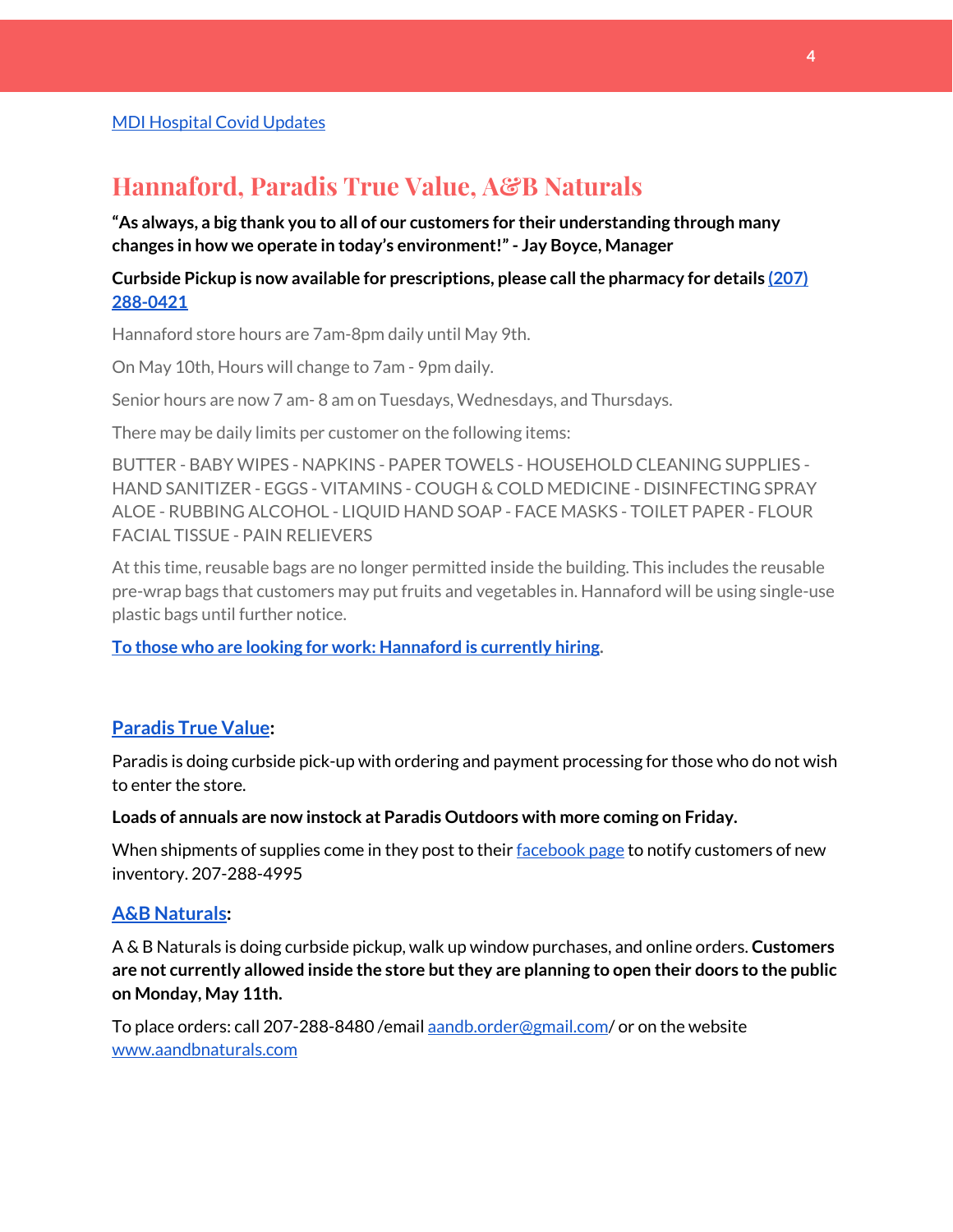## **Bar Harbor Chamber of Commerce**

Includes resource lists for visitors and businesses <https://www.visitbarharbor.com/member-center-coronavirus-resources>

## **School Information: Conners Emerson & MDI High School**

**SCHOOL LUNCH :**

**MDI High School**

#### MDIHS Food [Program](http://www.createsurvey.com/c/83380-7yUuuZ/) Option



Any MDI High School student who resides in the town of Bar Harbor, Mount Desert, Tremont, Trenton or Southwest Harbor will have the opportunity to pick up a bag breakfast/lunch. Each bag can be picked up at your town's elementary school (Town of BH @ Conners Emerson, Town of Mount Desert @ MDES, Town of Tremont @ Tremont Elementary Town of Trenton @ Trenton Elementary and Town of SWH @ Pemetic). These meals are

available free to any MDIHS student regardless of your lunch status. Students in Hancock or Lamoine --please contact your elementary school for meal options.

<sup>→→</sup>Complete this [survey](http://www.createsurvey.com/c/83380-7yUuuZ/) by Thursday each week to reserve meals for the following week.

#### **Conners-Emerson School**

This is for students living in Bar Harbor and the surrounding villages. Food will be picked up Monday and Thursday 11:30 to 12:30 in front of the Emerson Library

<http://www.mdirss.org/>

Latest email update from Principal Haney MDI [Highschool](https://docs.google.com/document/d/1OKDsYNtOgV0FI9xAcXwQvenOKLV0S2vBg1o5jtu5CrE/edit?usp=sharing)

Latest email update from Conners [Emerson](https://docs.google.com/document/d/1v3pgkG6Q-9S3gisuUIj4etPVDwgBKl4P00JBkvZr-kk/edit?usp=sharing) School

**Latest email update from [Superintendent](https://docs.google.com/document/d/1fzeCbc8gpTSKmUaDoQH1Avx5PVl-h0reFphXrT1eUNA/edit?usp=sharing) Marc Gousse - last day of school June 12th, 2020**

## **Mental Health**

[National Alliance on Mental Illness Maine](https://www.namimaine.org/) [Maine DHHS - Hotlines/Crisis Numbers](https://www.maine.gov/dhhs/hotlines.shtml) Crisis [Services](https://www.sweetser.org/programs-services/services-for-adults/crisis-services/)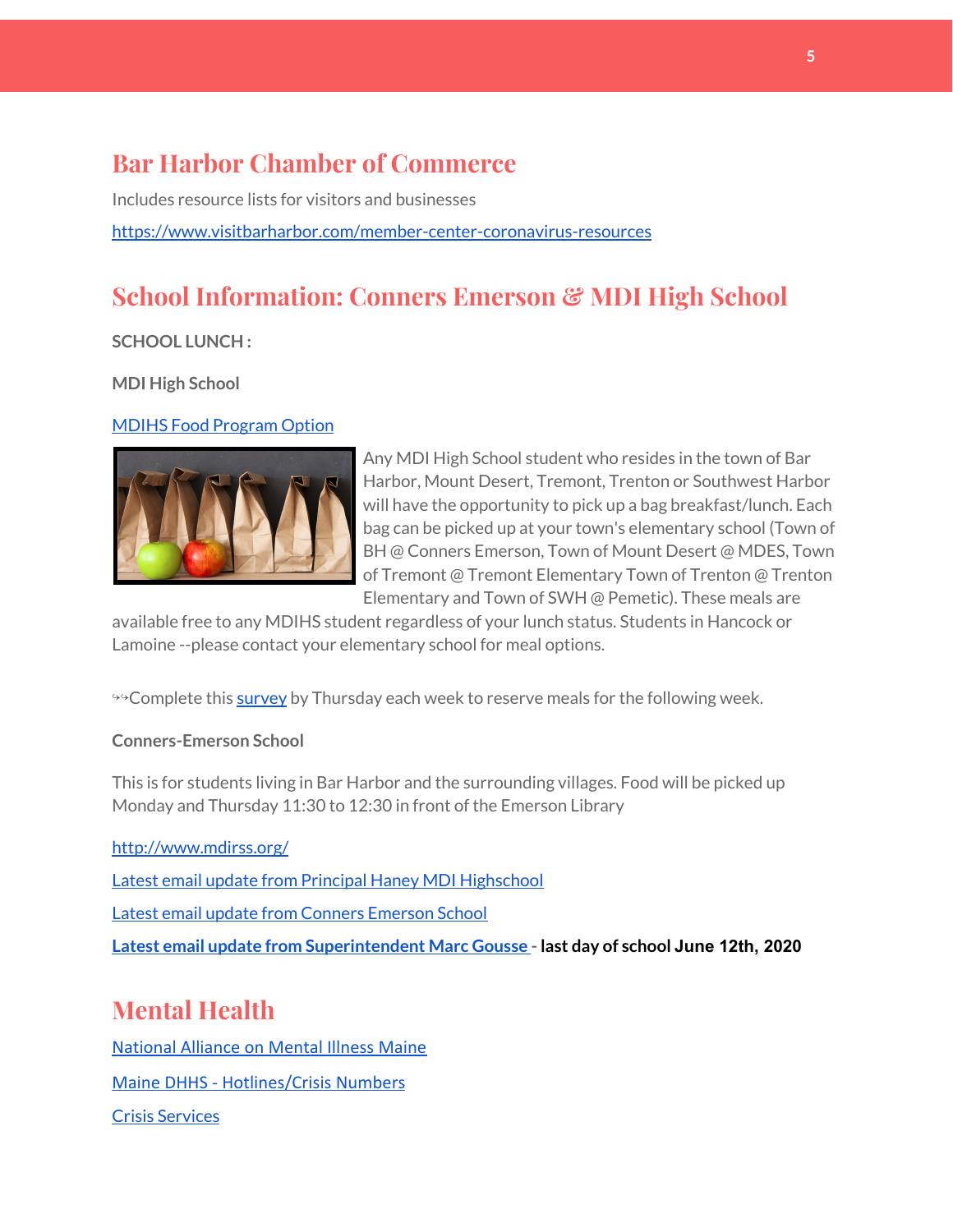#### **Acadia National Park**

**See latest [alertfrom](https://www.nps.gov/acad/learn/news/delaying-start-up-operations.htm) ANP : Delay of Opening**

## **Land & Garden Preserve**

Little Long Pond and all the Preserve's natural lands remain open. Visitors to the Preserve are encouraged to follow disinfecting and distancing protocols.

**Beginning the week of April 20, 2020 the Natural Lands team will begin an erosion control project along the southeastern side of Little Long Pond. The lower carriage road leading to the Boathouse will be seeded and closed to visitors for the next six weeks. Please do not go beyond any fencing and signage to allow new grass the necessary time for proper germination.**

The gardens remain closed and locked, and will reopen when it is safe to do so.

More info on our website: <https://www.gardenpreserve.org/>

## **Community Resources**

**The First: Jon Nicholson & Tony McKim Payroll [Protection](https://bit.ly/2WjDrd0) Plan "Wrap Up" 5/5 at 11am**

Open Table MDI – Building [Community,](https://www.opentablemdi.org/) One Meal at a Time is delivering meals twice a week, free of charge, to anyone who requests them (MDI wide), as well as once a week curbside pick up. They are donation based and the food is healthy and tasty.

Jesup [Memorial](https://jesuplibrary.org/) Library educational resources

Mount Desert 365 Resource [Spreadsheet](https://docs.google.com/spreadsheets/d/1okAx6HSsgXZY9CGH07Dzi6rqe7a6m4dLCPKot2Li7Ek/edit?usp=sharing) is a resource list for all of MDI

Project Open: A community [spreadsheet](https://docs.google.com/spreadsheets/d/1dBicBiBXGzzWEFd9oqL7EBDbFWjDCPl6SSMea_Kt4pc/htmlview#) letting residents and visitors know what island [businesses](https://docs.google.com/spreadsheets/d/1dBicBiBXGzzWEFd9oqL7EBDbFWjDCPl6SSMea_Kt4pc/htmlview#) are open

Mount Desert Island [Community](https://www.mdicr.org/) Response is a resource list for all of MDI

Bar [Harbor](https://www.barharborfoodpantry.org/) Food Pantry

Help Request to MDI [Community](https://docs.google.com/forms/d/e/1FAIpQLSeZfu0tCcthHc9oL7tPomVRdniYiE7nbT_kkK9iCSRgqDhOvQ/viewform) Helpers

**Ways to Help**

MDI [Nonprofit](https://sites.google.com/mdina.org/public/sos-mdi?authuser=0) Alliance : Share Our Stimulus : share stimulus money with local nonprofits.

MDI [Community](https://docs.google.com/forms/d/e/1FAIpQLSe_CJUFdVvwJkmymWRqUeK8bx3m7n4uSOuUPYHqXSAyH2DBoQ/viewform?fbclid=IwAR25hjnWGhnMP0lOWMcBPRBumhtQCJGZO4hlk-T-VjNGZljL1kVX5pWrL6U) Helpers

Island [Connections](http://islconnections.org/contact-us/)